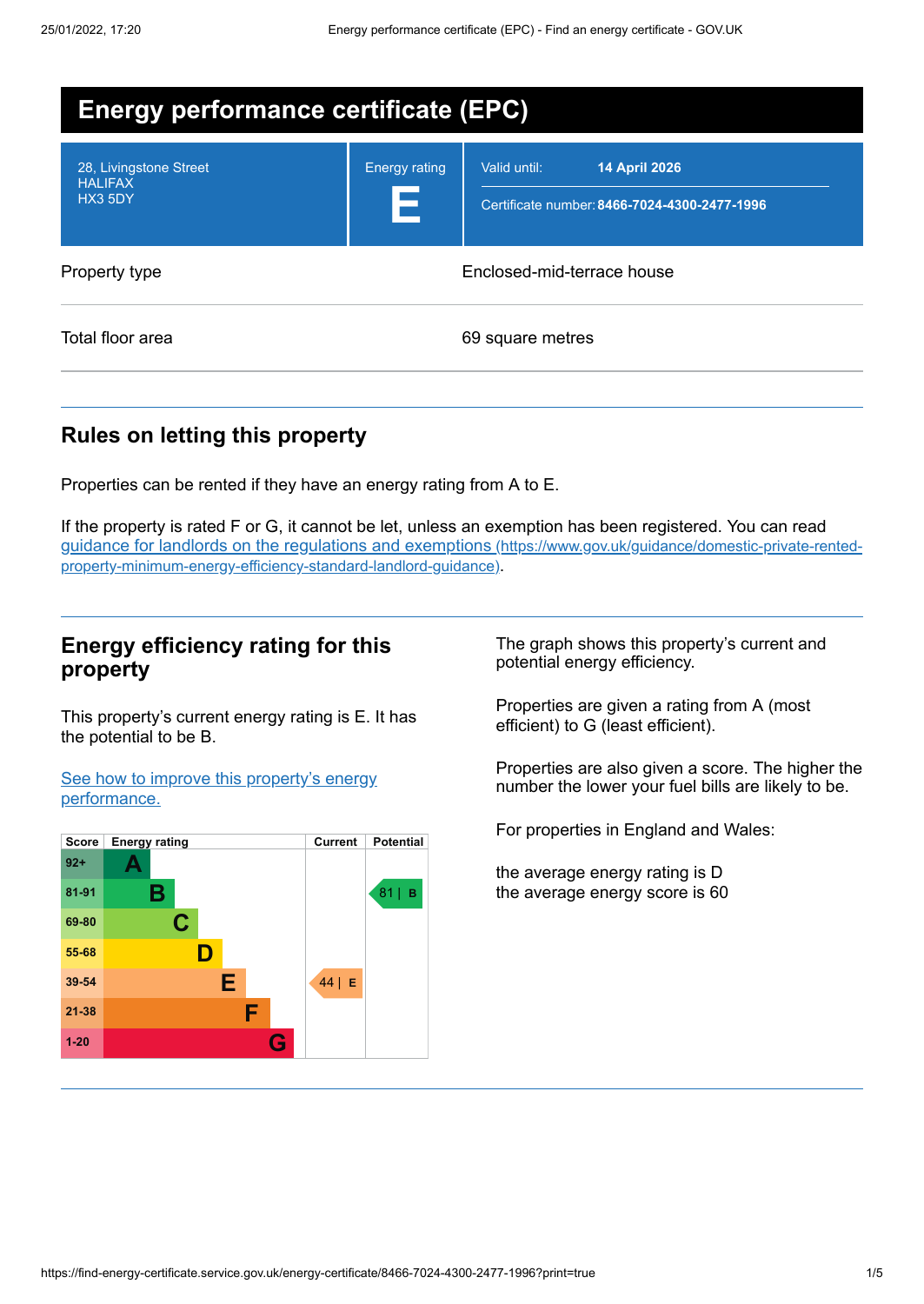# **Breakdown of property's energy performance**

This section shows the energy performance for features of this property. The assessment does not consider the condition of a feature and how well it is working.

Each feature is assessed as one of the following:

- very good (most efficient)
- good
- average
- poor
- very poor (least efficient)

When the description says "assumed", it means that the feature could not be inspected and an assumption has been made based on the property's age and type.

| <b>Feature</b>       | <b>Description</b>                                        | Rating    |
|----------------------|-----------------------------------------------------------|-----------|
| Wall                 | Sandstone or limestone, as built, no insulation (assumed) | Very poor |
| Roof                 | Pitched, no insulation (assumed)                          | Very poor |
| Roof                 | Roof room(s), no insulation (assumed)                     | Very poor |
| Window               | Fully double glazed                                       | Average   |
| Main heating         | Boiler and radiators, mains gas                           | Good      |
| Main heating control | Programmer, TRVs and bypass                               | Average   |
| Hot water            | From main system                                          | Good      |
| Lighting             | Low energy lighting in 71% of fixed outlets               | Very good |
| Floor                | Suspended, no insulation (assumed)                        | N/A       |
| Secondary heating    | Room heaters, mains gas                                   | N/A       |

#### **Primary energy use**

The primary energy use for this property per year is 502 kilowatt hours per square metre (kWh/m2).

#### **Additional information**

Additional information about this property:

• Stone walls present, not insulated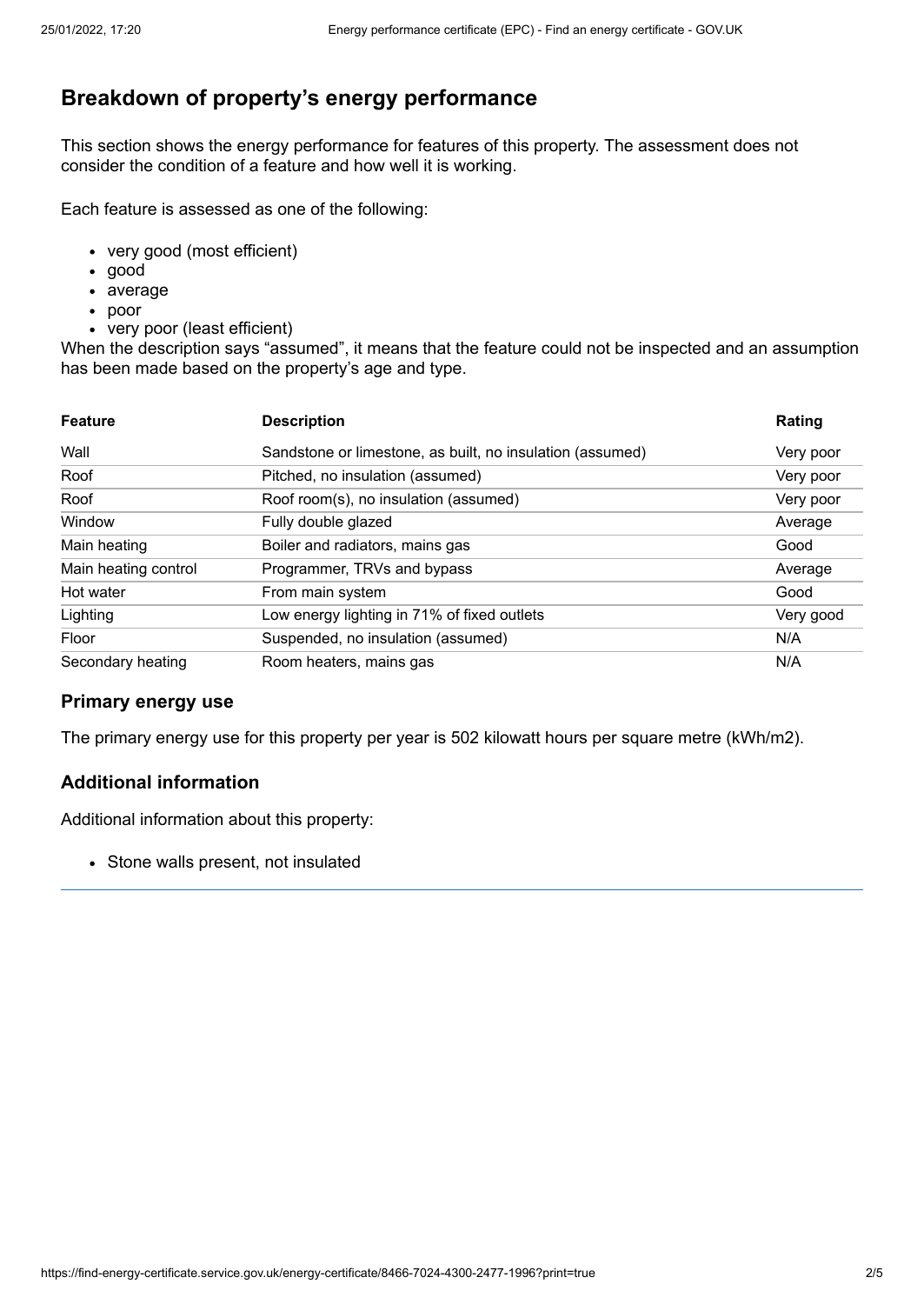| <b>Environmental impact of this</b><br>property                                                        |                 | This property produces                                                                                                                        | 6.1 tonnes of CO2 |
|--------------------------------------------------------------------------------------------------------|-----------------|-----------------------------------------------------------------------------------------------------------------------------------------------|-------------------|
| This property's current environmental impact<br>rating is F. It has the potential to be C.             |                 | This property's potential<br>production                                                                                                       | 2.2 tonnes of CO2 |
| Properties are rated in a scale from A to G<br>based on how much carbon dioxide (CO2) they<br>produce. |                 | By making the recommended changes, you<br>could reduce this property's CO2 emissions by<br>3.9 tonnes per year. This will help to protect the |                   |
| Properties with an A rating produce less CO2                                                           |                 | environment.                                                                                                                                  |                   |
| than G rated properties.                                                                               |                 | Environmental impact ratings are based on<br>assumptions about average occupancy and                                                          |                   |
| An average household<br>produces                                                                       | 6 tonnes of CO2 | energy use. They may not reflect how energy is<br>consumed by the people living at the property.                                              |                   |
|                                                                                                        |                 |                                                                                                                                               |                   |

# <span id="page-2-0"></span>**How to improve this property's energy performance**

Making any of the recommended changes will improve this property's energy efficiency.

If you make all of the recommended changes, this will improve the property's energy rating and score from E (44) to B (81).

| <b>Recommendation</b>                   | <b>Typical installation cost</b> | <b>Typical yearly saving</b> |
|-----------------------------------------|----------------------------------|------------------------------|
| 1. Room-in-roof insulation              | £1,500 - £2,700                  | £388                         |
| 2. Internal or external wall insulation | £4,000 - £14,000                 | £102                         |
| 3. Low energy lighting                  | £10                              | £11                          |
| 4. Heating controls (room thermostat)   | £350 - £450                      | £31                          |
| 5. Condensing boiler                    | £2,200 - £3,000                  | £58                          |
| 6. Solar water heating                  | £4.000 - £6.000                  | £33                          |
| 7. Solar photovoltaic panels            | £5.000 - £8.000                  | £253                         |

## **Paying for energy improvements**

Find energy grants and ways to save energy in your home. [\(https://www.gov.uk/improve-energy-efficiency\)](https://www.gov.uk/improve-energy-efficiency)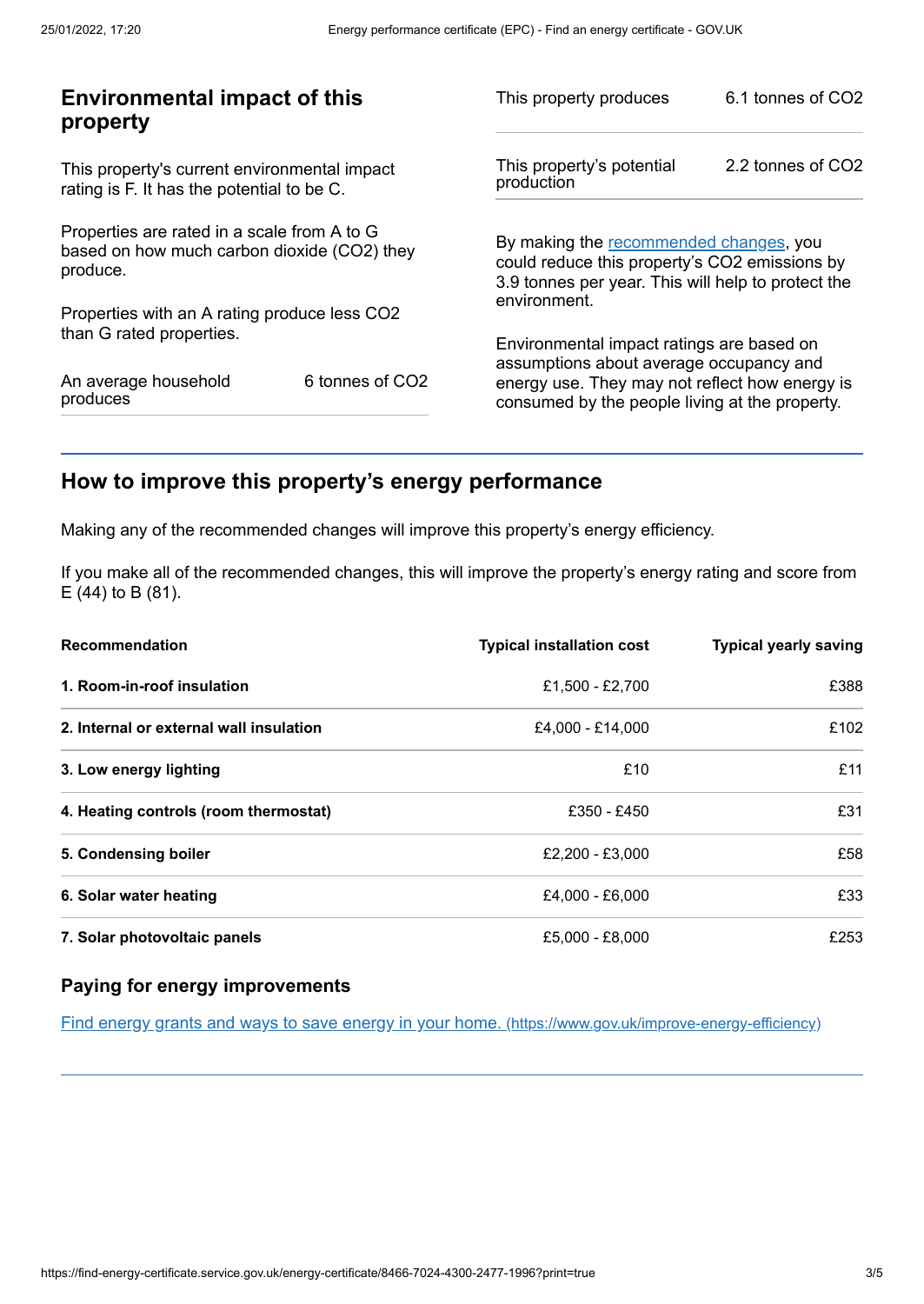## **Estimated energy use and potential savings**

| Estimated yearly energy<br>cost for this property | £1352 |
|---------------------------------------------------|-------|
| Potential saving                                  | £624  |

The estimated cost shows how much the average household would spend in this property for heating, lighting and hot water. It is not based on how energy is used by the people living at the property.

The estimated saving is based on making all of the [recommendations](#page-2-0) in how to improve this property's energy performance.

For advice on how to reduce your energy bills visit Simple Energy Advice [\(https://www.simpleenergyadvice.org.uk/\)](https://www.simpleenergyadvice.org.uk/).

#### **Heating use in this property**

Heating a property usually makes up the majority of energy costs.

#### **Estimated energy used to heat this property**

| Space heating | 14207 kWh per year |
|---------------|--------------------|
| Water heating | 1991 kWh per year  |

## Potential energy savings by installing insulation

| Type of insulation     | Amount of energy saved |
|------------------------|------------------------|
| <b>Loft insulation</b> | 632 kWh per year       |
| Solid wall insulation  | 1222 kWh per year      |

You might be able to receive Renewable Heat Incentive payments [\(https://www.gov.uk/domestic](https://www.gov.uk/domestic-renewable-heat-incentive)renewable-heat-incentive). This will help to reduce carbon emissions by replacing your existing heating system with one that generates renewable heat. The estimated energy required for space and water heating will form the basis of the payments.